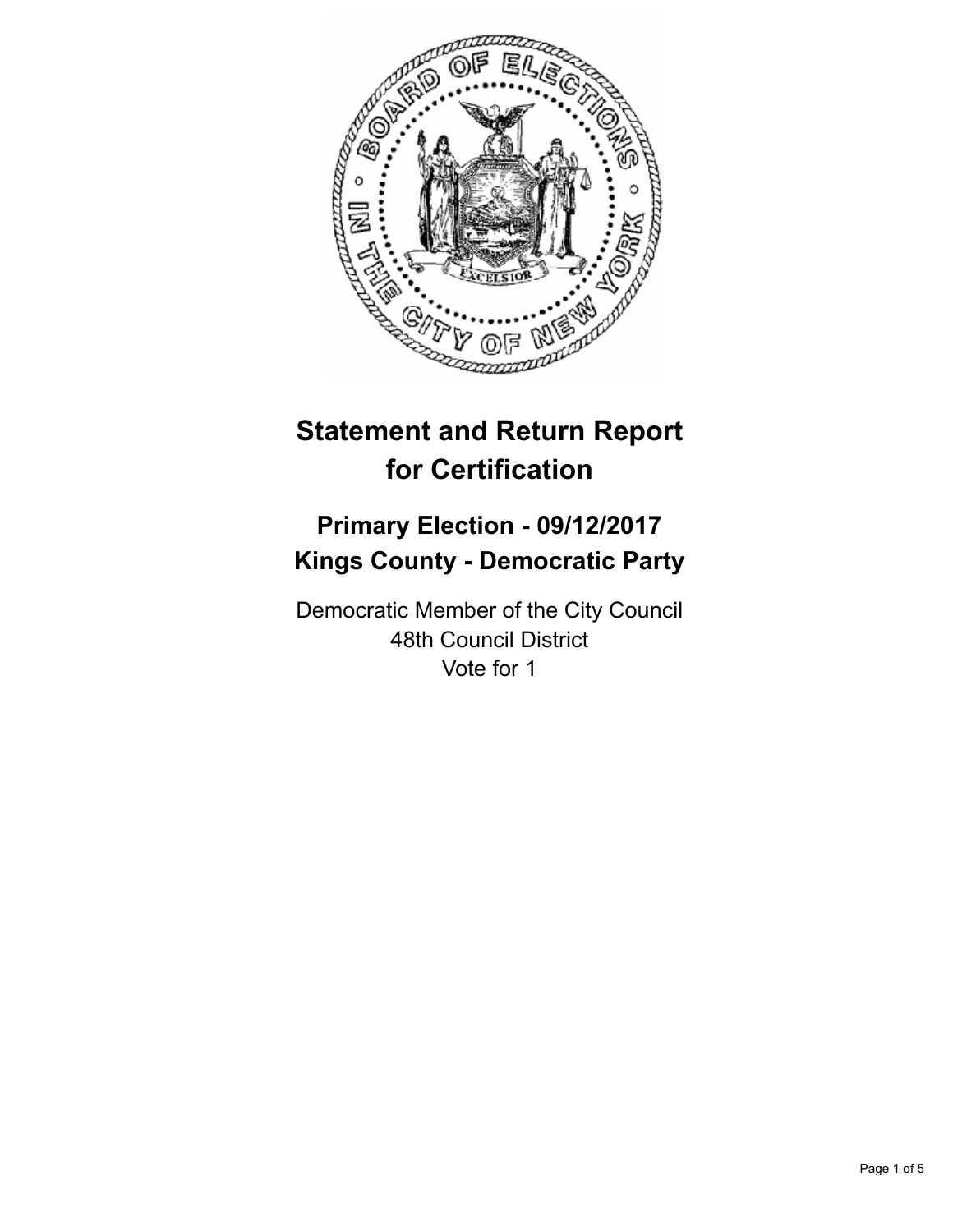

## **Assembly District 41**

| <b>PUBLIC COUNTER</b>                                    | 1,825 |
|----------------------------------------------------------|-------|
| <b>MANUALLY COUNTED EMERGENCY</b>                        | 0     |
| ABSENTEE / MILITARY                                      | 95    |
| <b>AFFIDAVIT</b>                                         | 11    |
| <b>Total Ballots</b>                                     | 1,931 |
| Less - Inapplicable Federal/Special Presidential Ballots | 0     |
| <b>Total Applicable Ballots</b>                          | 1,931 |
| <b>MARAT FILLER</b>                                      | 309   |
| CHAIM M. DEUTSCH                                         | 1,318 |
| ADOLPH HITLER (WRITE-IN)                                 | 1     |
| ALFRED E. NEUMAN (WRITE-IN)                              | 1     |
| ALICKA AMPRY-SAMUEL (WRITE-IN)                           | 1     |
| JOSEPH WYNNE (WRITE-IN)                                  | 1     |
| MICHAEL A HARRIS (WRITE-IN)                              | 1     |
| NANCY TONG (WRITE-IN)                                    | 1     |
| <b>Total Votes</b>                                       | 1,633 |
| Unrecorded                                               | 298   |
|                                                          |       |

#### **Assembly District 42**

| <b>PUBLIC COUNTER</b>                                    | 170 |
|----------------------------------------------------------|-----|
| <b>MANUALLY COUNTED EMERGENCY</b>                        | 0   |
| ABSENTEE / MILITARY                                      | 6   |
| AFFIDAVIT                                                |     |
| <b>Total Ballots</b>                                     | 177 |
| Less - Inapplicable Federal/Special Presidential Ballots | 0   |
| <b>Total Applicable Ballots</b>                          | 177 |
| <b>MARAT FILLER</b>                                      | 11  |
| <b>CHAIM M. DEUTSCH</b>                                  | 158 |
| <b>Total Votes</b>                                       | 169 |
| Unrecorded                                               | 8   |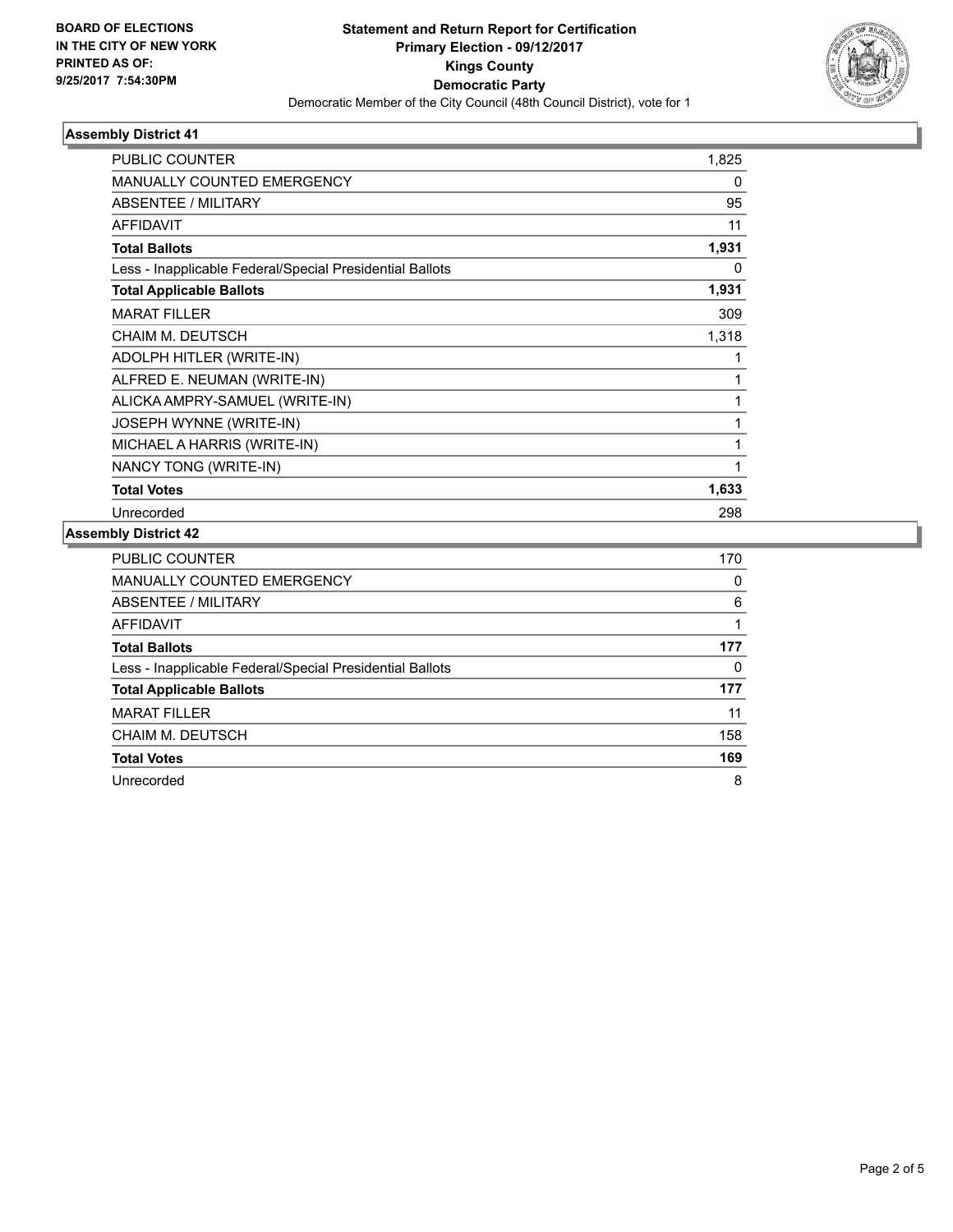

## **Assembly District 45**

| <b>PUBLIC COUNTER</b>                                    | 2,332 |
|----------------------------------------------------------|-------|
| <b>MANUALLY COUNTED EMERGENCY</b>                        | 0     |
| <b>ABSENTEE / MILITARY</b>                               | 100   |
| <b>AFFIDAVIT</b>                                         | 16    |
| <b>Total Ballots</b>                                     | 2,448 |
| Less - Inapplicable Federal/Special Presidential Ballots | 0     |
| <b>Total Applicable Ballots</b>                          | 2,448 |
| <b>MARAT FILLER</b>                                      | 394   |
| <b>CHAIM M. DEUTSCH</b>                                  | 1,678 |
| ADAM CLAYTON POWELL IV (WRITE-IN)                        | 1     |
| AMANDA S. PIZZUTI (WRITE-IN)                             | 1     |
| DAVID GOLDBERG (WRITE-IN)                                | 1     |
| JUMAONE WILLIAMS (WRITE-IN)                              | 1     |
| LIAM MCCABE (WRITE-IN)                                   | 1     |
| NATRAT S. BHUSHAN (WRITE-IN)                             | 1     |
| RAKISHA KEARNS-WHITE (WRITE-IN)                          | 1     |
| UNATTRIBUTABLE WRITE-IN (WRITE-IN)                       | 3     |
| <b>Total Votes</b>                                       | 2,082 |
| Unrecorded                                               | 366   |

## **Assembly District 46**

| <b>PUBLIC COUNTER</b>                                    | 736 |
|----------------------------------------------------------|-----|
| <b>MANUALLY COUNTED EMERGENCY</b>                        | 0   |
| <b>ABSENTEE / MILITARY</b>                               | 30  |
| <b>AFFIDAVIT</b>                                         | 5   |
| <b>Total Ballots</b>                                     | 771 |
| Less - Inapplicable Federal/Special Presidential Ballots | 0   |
| <b>Total Applicable Ballots</b>                          | 771 |
| <b>MARAT FILLER</b>                                      | 138 |
| CHAIM M. DEUTSCH                                         | 499 |
| RONALD WESLEY (WRITE-IN)                                 |     |
| <b>Total Votes</b>                                       | 638 |
| Unrecorded                                               | 133 |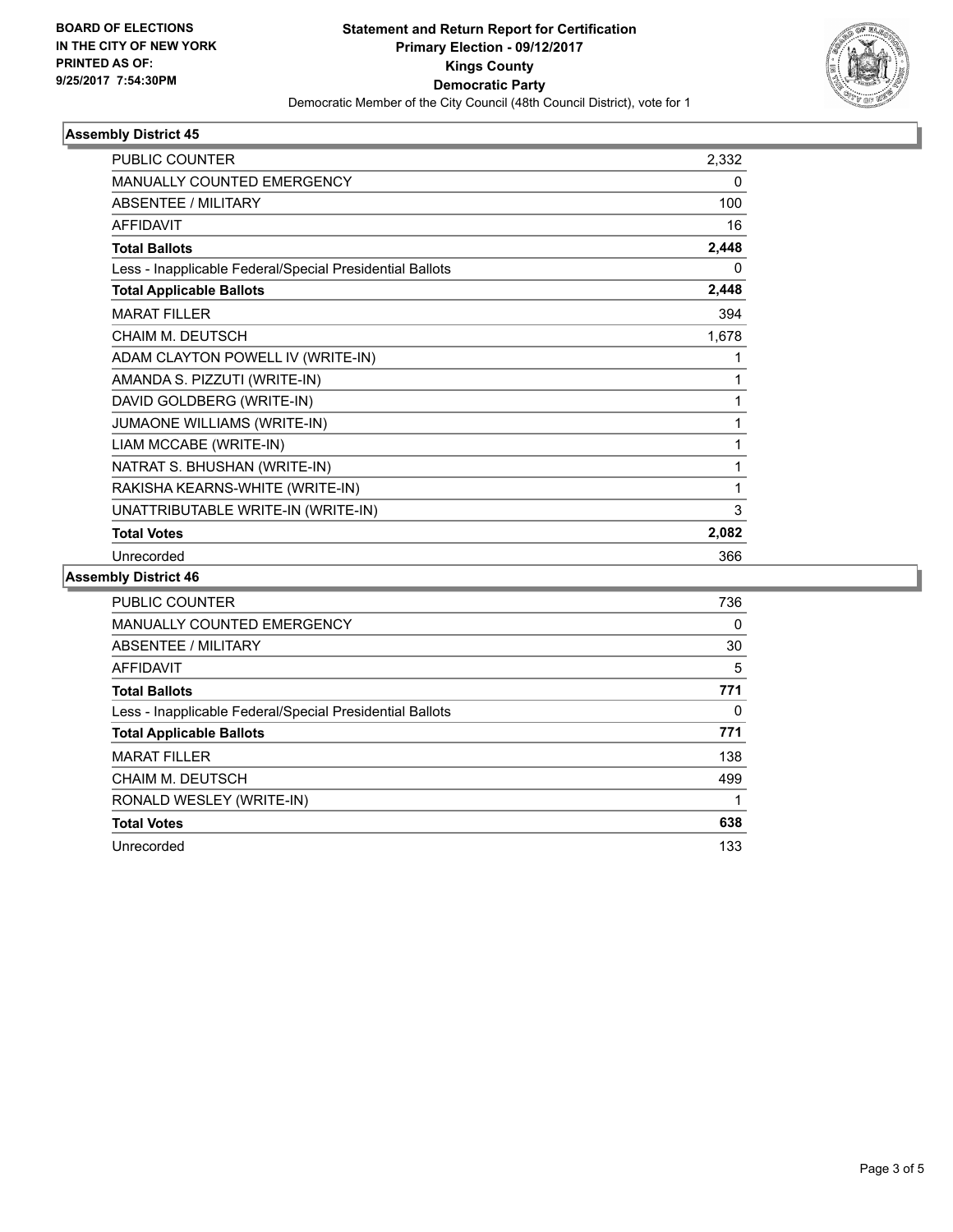

## **Assembly District 48**

| PUBLIC COUNTER                                           | 127         |
|----------------------------------------------------------|-------------|
| <b>MANUALLY COUNTED EMERGENCY</b>                        | 0           |
| ABSENTEE / MILITARY                                      | 6           |
| AFFIDAVIT                                                | $\mathbf 0$ |
| <b>Total Ballots</b>                                     | 133         |
| Less - Inapplicable Federal/Special Presidential Ballots | 0           |
| <b>Total Applicable Ballots</b>                          | 133         |
| <b>MARAT FILLER</b>                                      | 13          |
| CHAIM M. DEUTSCH                                         | 100         |
| MAX WOLF (WRITE-IN)                                      |             |
| NANCY TONG (WRITE-IN)                                    | 3           |
| <b>Total Votes</b>                                       | 117         |
| Unrecorded                                               | 16          |

#### **Assembly District 59**

| <b>PUBLIC COUNTER</b>                                    | 2  |
|----------------------------------------------------------|----|
| MANUALLY COUNTED EMERGENCY                               | 0  |
| ABSENTEE / MILITARY                                      | 12 |
| AFFIDAVIT                                                | 0  |
| <b>Total Ballots</b>                                     | 14 |
| Less - Inapplicable Federal/Special Presidential Ballots | 0  |
| <b>Total Applicable Ballots</b>                          | 14 |
| <b>MARAT FILLER</b>                                      | 5  |
| CHAIM M. DEUTSCH                                         | 6  |
| <b>Total Votes</b>                                       | 11 |
| Unrecorded                                               | 3  |